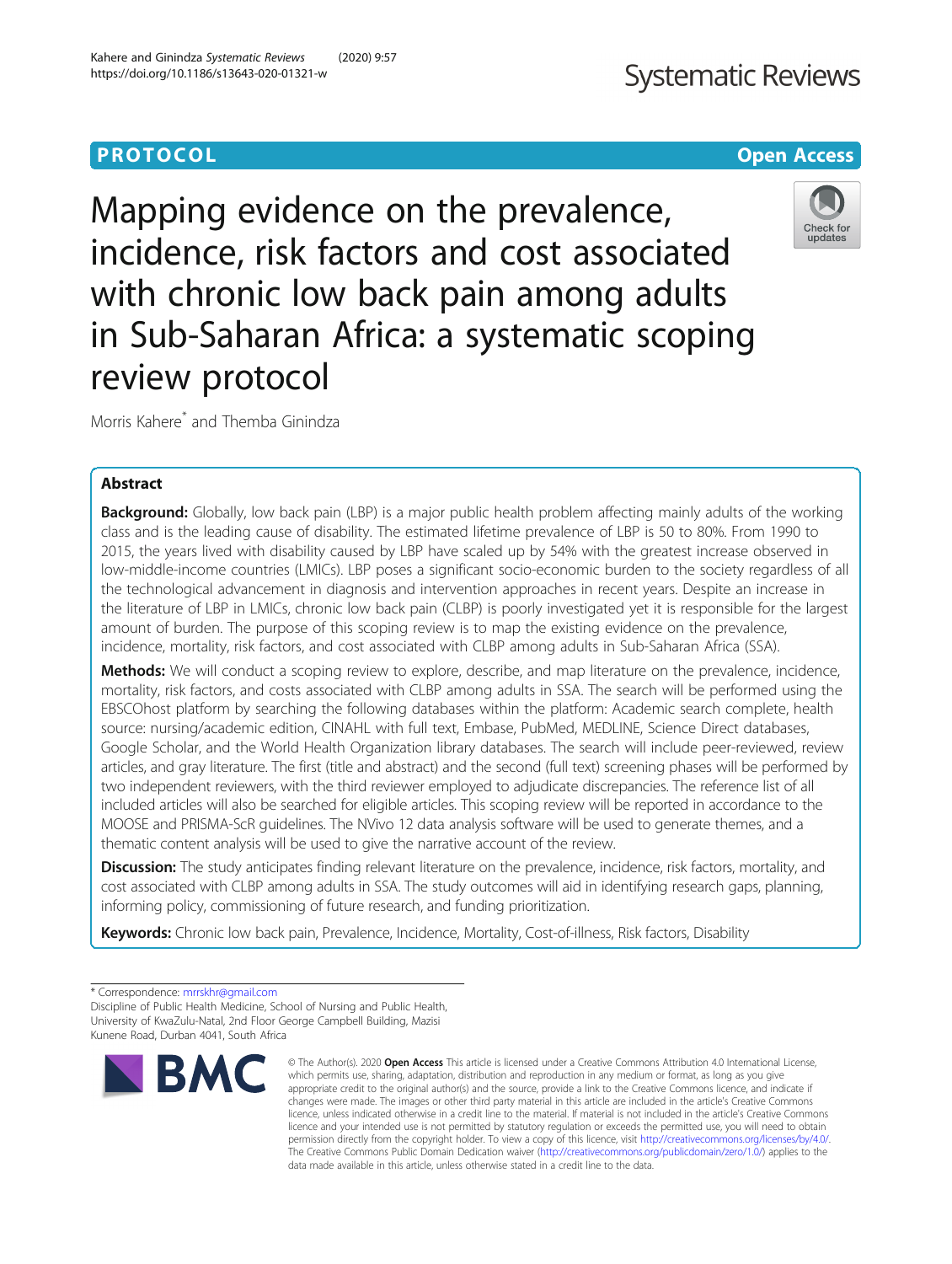# Background

According to Hoy et al., low back pain (LBP) is the most prevalent among a variety of other musculoskeletal disorders with an estimated global lifetime prevalence of 70–80%, a 1-year prevalence of 15–45% and an average point prevalence of 30% among the general population [[1\]](#page-7-0). A systematic review by Morris et al. investigating the prevalence of low back pain in Africa revealed that the lifetime, 1-year and point prevalence of low back pain among African populations was substantially higher than the revealed global LBP prevalence estimates [\[2\]](#page-7-0). Morris et al. found that the point prevalence of low back pain among African countries was 39%, while the global point prevalence according to Hoy et al. was 18.3% [[1,](#page-7-0) [2](#page-7-0)]. Similarly, the 1-year prevalence of low back pain among Africans (57%) was significantly higher than the global annual prevalence estimates (38.5%) [\[1](#page-7-0), [2\]](#page-7-0). According to Hoy et al. and Majid et al., a higher prevalence of low back pain has been significantly correlated with a low socio-economic status and lower educational levels [[1](#page-7-0), [3\]](#page-7-0). Low back pain possesses a significant socioeconomic burden to the society and has been reported to be the leading cause of activity limitation worldwide  $[4]$ . Years lived with disability caused by low back pain has scaled up by 54% from the years 1990 to 2015 due to aging and population increase, and the greatest burden thereof has been observed in low-middle-income countries [[5\]](#page-7-0). The burden attributed to low back pain is predicted to continue to increase in the coming decades, particularly in LMICS where the healthcare infrastructure and a conglomeration of other systems are poor equipped to cope with the increasing burden of low back pain in addition to other priorities such as infectious diseases [\[5\]](#page-7-0).

Low back pain is often defined as pain, muscle tension, or stiffness localized below the coastal margin and above the inferior gluteal fold with or without leg pain [[6\]](#page-7-0). Low back pain is classified as acute (symptoms that lasts less than 3 months) or chronic (symptoms that lasts more than 3 months) based on the duration of symptoms and as specific (known causative factors) or non-specific (idiopathic or unknown origin) based on the etiology of symptoms [[7\]](#page-7-0). About 90% of the low back pain cases will improve in 6 weeks or less, and only about 10% of the cases will progress to recurrent or chronic low back pain [[8\]](#page-7-0). The significant amount of cost and disability associated with low back pain is attributed to this small percentage group of chronic low back pain sufferers [\[9](#page-7-0)]. There is widespread literature of low back pain across all continents with little knowledge of chronic low back pain particularly in LMICs [[2\]](#page-7-0).

Low back pain has been regarded as a trivial condition, and its research has not been given priority especially in African countries where the concern has been placed on

epidemic infectious diseases such as HIV/AIDS, TB, and Malaria [\[2](#page-7-0)]. However, according to the Global Burden of Disease 2015, low back pain was found to be the leading cause of disability and associated with a significant amount of cost [\[10](#page-7-0)]. While the current focus on public health research and funding has been shifted towards epidemic diseases, the neglection of low back pain research possesses a blind spot threat to the healthcare system. According to Gore et al., the economic burden attributed to low back pain incorporating both direct and indirect costs range from \$84.1 billion to \$624.8 billion in the USA  $[11]$  $[11]$ . Indirect cost due to lost work productivity was the main contributor to this economic burden accounting for \$7.4 billion to \$28 billion [\[11](#page-7-0)]. However, low back pain is also associated with a significant amount of direct cost which includes healthcare resource utilization. Low back pain is the second most common reason to visit a physician after the common cold, the third most cause of surgical procedures, and the fifth ranking cause of admission to hospital.

Low back pain has been found to directly impair activities of daily living (ADL) with the frail constitution suffering more from the chronic subcategory of back pain avoid performing these ADL mainly due to fear of re-injury or worsening of the symptoms [\[5\]](#page-7-0). This fear avoidance belief has been shown to have a strong correlation with chronic low back pain and will eventually exacerbate the symptoms culminating in persistent disabling back pain [[12\]](#page-8-0). Being unable to or avoiding these ADL can lead to weight gain and development or progression of other chronic health conditions, and this will ultimately lead to earlier death [\[12,](#page-8-0) [13](#page-8-0)]. A telephonic survey in the USA showed that the prevalence of chronic low back pain in the interval between 1992 and 2006 has more than doubled [[14](#page-8-0)]. The population of adults is increasing worldwide. Approximately 8% of the world population are adults aged 65 years and above, and it is estimated to continue rising to almost 17% by 2050 [[13](#page-8-0), [15](#page-8-0)], thus increasing the socio-economic burden of chronic low back pain since this condition is more prevalent to this age group.

A scoping review of the literature regarding the epidemiology, incidence, mortality, risk factors, and economic burden of chronic low back pain among adults in SSA will be conducted. This scoping review will seek to find the evidence-based research gaps and help inform future research policy. The implementation of interventions directed at preventing and controlling the development of chronic low back pain in SSA and a change of the research focus and funding directions will be encouraged. This scoping review protocol therefore aims to highlight the existing knowledge gap in the distribution of chronic low back pain in SSA among adults with estimates on prevalence, incidence, mortality, risk factors, comorbidities, and the associated socio-economic burden.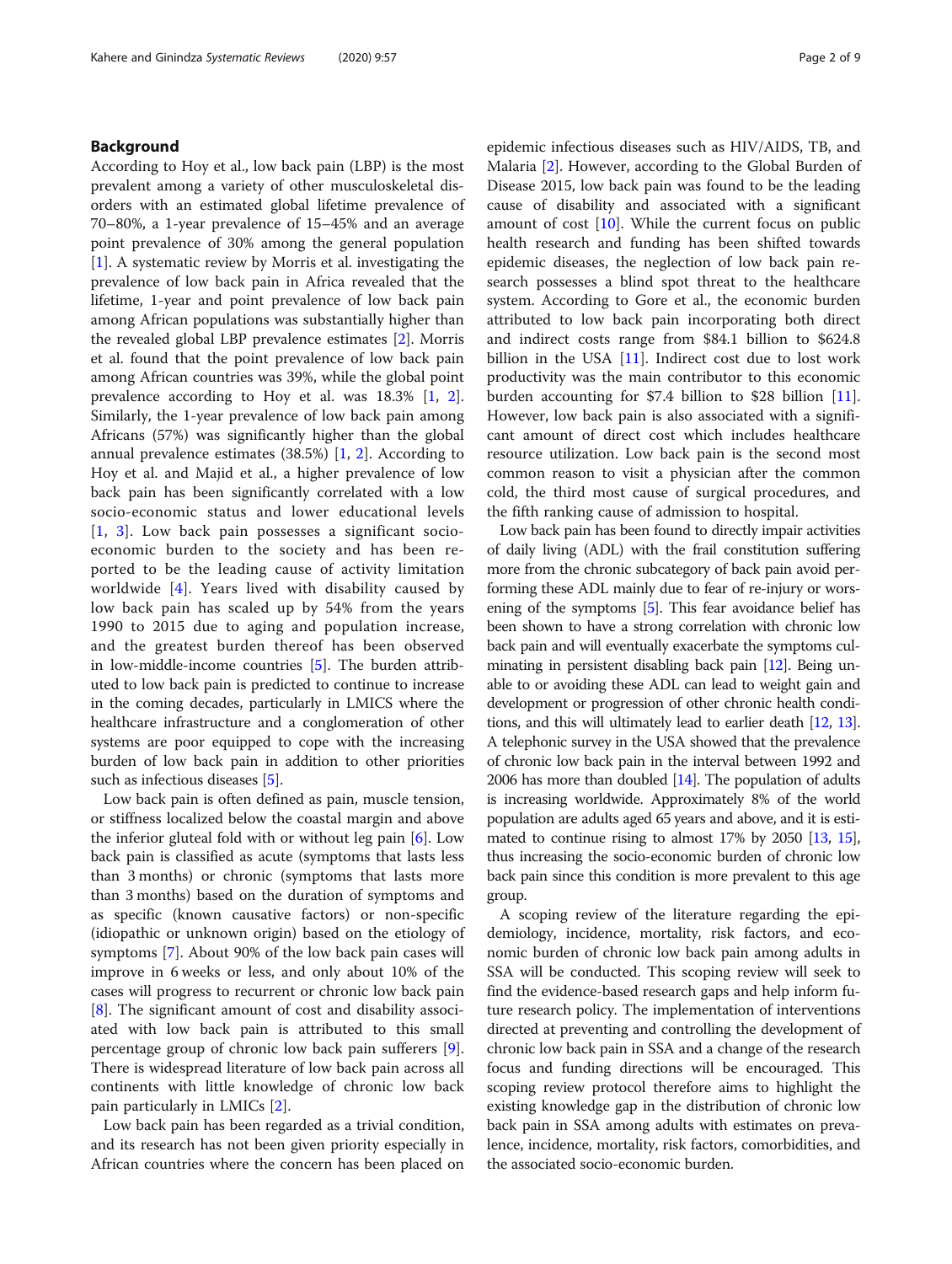# Methodology

# Scoping review

The proposed scoping review will highlight the available literature or the evidence on the distribution of chronic low back pain among adults in SSA with estimates on prevalence, incidence, mortality, risk factors, comorbidities, and associated cost (economic burden). This protocol is a portion of a large research study, which aims to determine the burden of chronic low back pain in KwaZulu-Natal (a coastal South African Province). A PRISMA flow diagram (Fig. [1](#page-3-0)) will be utilized to guide the flow of citations reviewed and to illustrate the outcome of the title search from different databases. The proposed scoping review will be reported in accordance with the MOOSE guidelines for observational studies in epidemiology and the preferred reporting items for systematic reviews and meta-analysis extended for scoping reviews (PRISMA-ScR) [[16](#page-8-0)] (Additional file [1](#page-7-0)). A methodological framework proposed by Arksey and O'Malley will be used [\[17](#page-8-0)]. This Arksey and O'Malley methodological framework is identified by the following six steps, (I) Identify the research question, (II) Identify the relevant studies, (III) Study selection, (IV) Charting the data, (V) Collating, summarizing and reporting data, and (VI) Consultation (optional) [\[17](#page-8-0)].

### Identifying the research question

The main research question of the proposed scoping review is, "What is the existing evidence on the distribution of chronic low back pain among adults in SSA?"

- 1. Sub-questions
	- (a) What is the burden of chronic low back pain in SSA with estimations on the prevalence, incidence and mortality?
	- (b) What are the comorbidities and risk factors associated with chronic low back pain in SSA?
	- (c) What are the estimated costs associated with chronic low back pain?
- 2. Inclusion criteria (studies that will be included in this review should present evidence on either of the factors listed below)
- The prevalence of chronic low back pain in SSA
- The incidence of chronic low back pain in SSA
- The risk factors associated chronic low back pain in SSA
- The comorbidities associated with chronic low back pain
- Studies done on the adult population aged 18 years and above
- Studies that have a clear definition of low back pain
- Only studies conducted in English and in other languages with an English version will be included into the study
- 3. Exclusion criteria
- Studies which do not satisfy the above listed criterion will be excluded.
- Studies done on children or adolescence
- Studies done outside the context of SSA
- Clinical trials and intervention-based studies will be excluded
- Studies contacted in other languages other than English and do not have an English version will also be excluded
- Studies that lack a clear definition of low back pain in terms of its anatomical location
- 4. Eligibility of research question (the eligibility of the research question was determined using the Population Exposure Context Outcome design (PECOd) framework; some part of it has been recommended by the Joanna Briggs Institute 2015 [[18](#page-8-0)]. This framework is outlined in Table [1\)](#page-4-0)

# Identifying relevant studies (literature search)

A keyword search of studies conducted in English will be performed without a date limit to identify the relevant studies. An electronic literature search will be performed using the EBSCOhost platform by searching the following databases within the platform: Academic search complete, health source: nursing/academic edition, CINAHL with full text, Embase, PubMed, MED-LINE, Science Direct databases, Google Scholar, and World Health Organization (WHO) library databases and gray literature to retrieve articles that are relevant to the objective of proposed scoping review, guided by the study inclusion and exclusion criteria. The following keyword terms will be used: low back pain, lumbar pain, spinal pain, musculoskeletal pain, epidemiology, prevalence, incidence, mortality, risk factors, burden, impact, disability, comorbidities, Africa, Sub-Saharan Africa, and Low-Middle-Income-Countries (Table [2](#page-4-0)). The Boolean apparatus OR and AND will be used to separate the keywords during the literature search. We have contacted a pilot search using the above keyword to determine the feasibility of the search criteria (Table [3](#page-5-0)). The primary database search will be performed by the principle investigator from the above-mentioned online databases. All the database search outcomes will then be transferred to the Endnote X8- reference management software, which will be used to create a library for this review. Deduplication will follow immediately after the transfer of all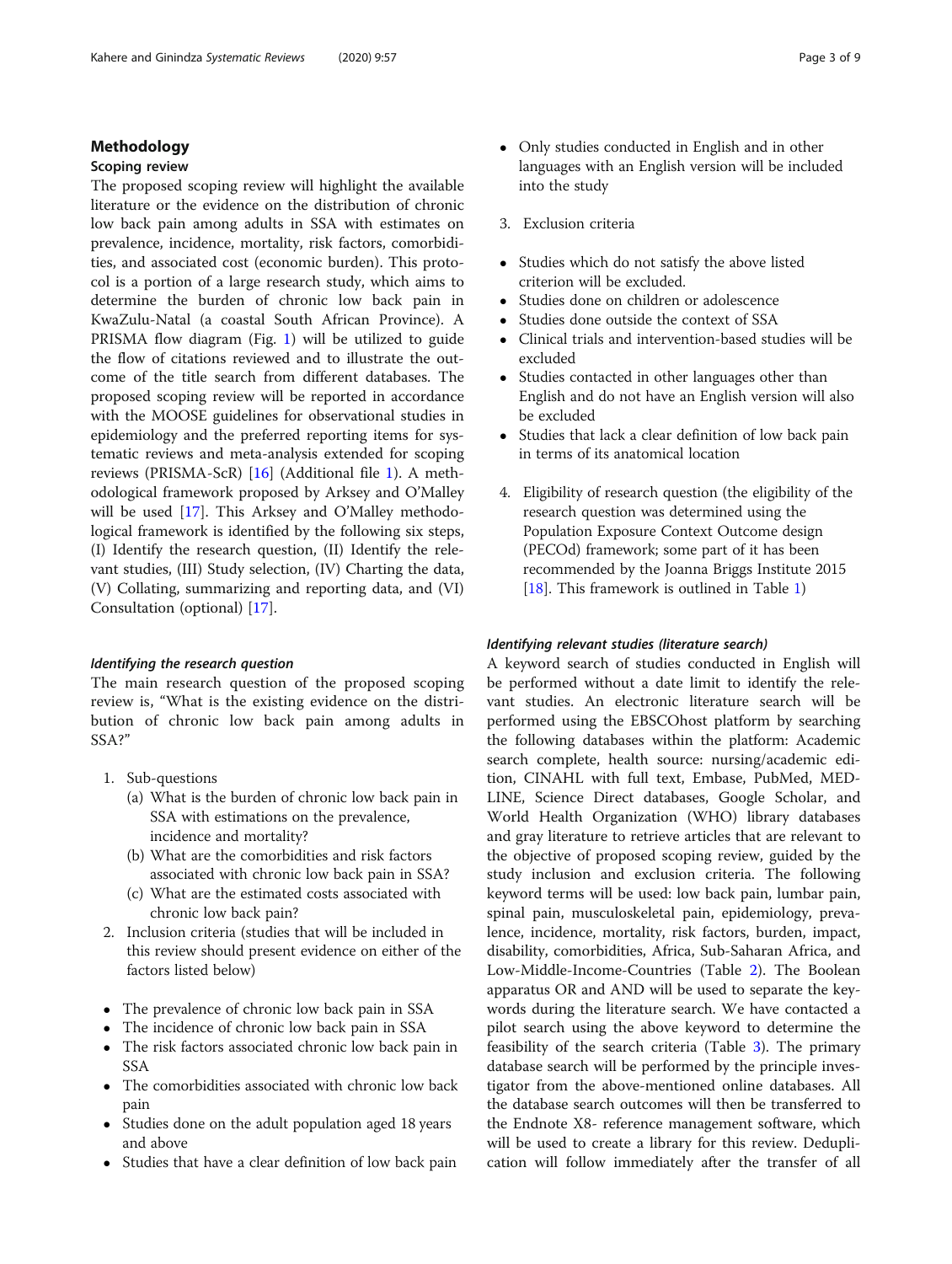

<span id="page-3-0"></span>

the retrieved articles to the Endnote X8 and prior to the initial (title and abstract) phase of screening.

# Study selection and eligibility

Following deduplication, two independent reviewers will begin in parallel the initial (title and abstract) phase of screening. The titles and abstracts that do not meet the study eligibility criteria will be excluded. Following this initial title and abstract screening phase, a thorough fulltext screen of the included articles, at this stage, will be

performed, again by two independent reviewers, to assess the eligibility of the article. Studies that do not meet the inclusion criteria will be excluded. A third reviewer will be employed to adjudicate discrepancies between the two reviewers. Following the full text screening, a secondary search of the reference list of all the included studies will be performed for other articles which may not have been identified during database search. The selection of the relevant studies will follow the Preferred Reporting Items for Systematic Review and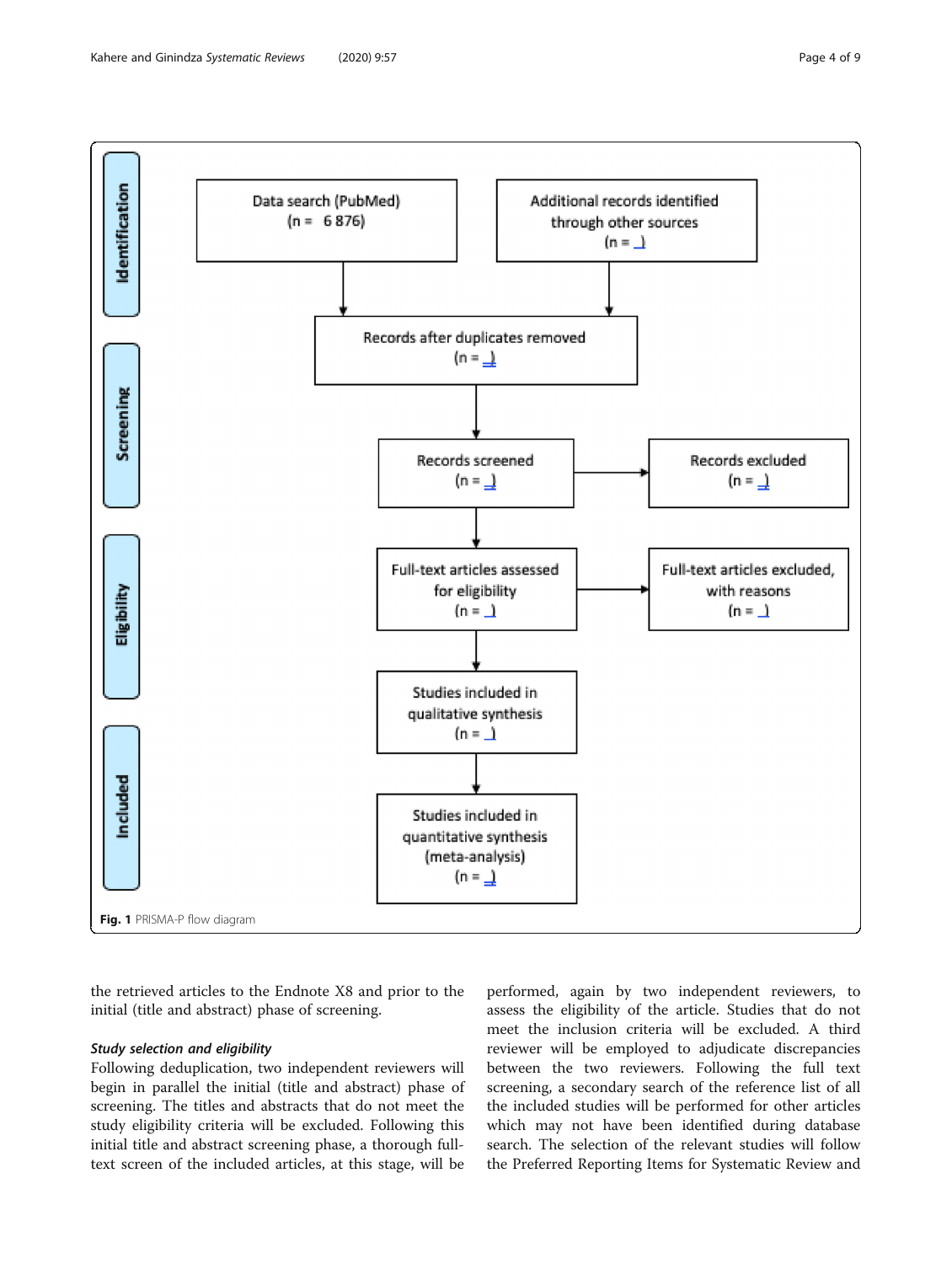<span id="page-4-0"></span>Table 1 PECOd framework for eligibility of research question

| Criteria   | Determinants                                                                                                                         |
|------------|--------------------------------------------------------------------------------------------------------------------------------------|
| Population | Individual with chronic low back pain                                                                                                |
| Exposure   | Chronic low back pain                                                                                                                |
| Context    | Sub-Saharan Africa                                                                                                                   |
| Outcome    | 1 Prevalence<br>2 Incidence<br>3. Mortality<br>4 Risk factors<br>5. Associated costs<br>6. Comorbidities and disabilities associated |
| Design     | Cohort, cross-sectional studies                                                                                                      |

Meta-Analysis (PRISMA) flow diagram (Fig. [1\)](#page-3-0). Data extraction will be performed on the included articles after the full-text screening by the two independent reviewers.

## Charting the data

The data from all included studies will be retrieved using a data extraction form (Table 2) by the two independent reviewers. This data extraction form (Table 2) specific to the objectives of the proposed scoping review will be developed by the two reviewers, and this form will be piloted by the two independent reviewers in parallel to test the consistency of the extraction process prior to the commencement of the actual data extraction process. Ten articles will be randomly selected from included studies and will be used for piloting the data extraction form, and if there is need to modify the form based on the results of the pilot study, this will be done prior to its final use. The following information will be extracted from included studies: author and publication year, aims and objectives of the study, study setting, study design, sample size, age group, case definition, and the study main findings. The outcome measures to be analyzed include low back pain prevalence, incidence, mortality, disabilities, comorbidities, risk factors, and the cost estimates. The trends of included studies will also be analyzed to determine if there have been any changes in the distribution of chronic low back pain over time. The data extraction process will be done by two independent reviewers who will discuss any differences until a consensus is reached for the final presentation of data. A coding system will be used to code all the reviewed articles. This is done to keep track of the studies included and excluded during the charting process of the scoping review.

# Collating, summarizing and reporting the results

The aim of this scoping review is to map the existing evidence on the prevalence, incidence, risk factors, mortality, and cost associated with chronic low back pain among adults in Sub-Saharan Africa and summate the findings of the study articles included. Following completion of the data extraction process, a narrative account of the extracted data from the existing literature will be given using the thematic content analysis [\[19](#page-8-0)], where the distribution pattern of chronic low back pain will be noted and analyzed to have a deep appreciation of the study phenomenon. The NVivo 12 data analyses software will be used to extract and categorize data to generate themes from the literature content of included articles [[19](#page-8-0)]. All data that relates to the prevalence of chronic low back pain, incidence of chronic low back pain, risk factors of chronic low back pain, comorbidities and disability related to chronic low back pain, and chronic low back pain estimated cost will be extracted and structured and the emerging themes analyzed with the results critically examined to inspect the relationship between the findings and the study purpose. The meaning of these results will then be considered as they relate to the objectives of the study and the implications thereof for future research, policy-making, and practice will be assessed.

Table 2 Pilot search result from PubMed database

| Date of search | Search<br>engine used | Keyword search used                                                                                                                                                                                                                                                                                                                                                                                                                                                                                                                                                                                                                                                                                                                                                                                                                                                                                                                                                                                                                                                                                                                                                                                                                                                                                                                                                                                                                                                                                                                                                                                                                         | Number of<br>articles retrieved |
|----------------|-----------------------|---------------------------------------------------------------------------------------------------------------------------------------------------------------------------------------------------------------------------------------------------------------------------------------------------------------------------------------------------------------------------------------------------------------------------------------------------------------------------------------------------------------------------------------------------------------------------------------------------------------------------------------------------------------------------------------------------------------------------------------------------------------------------------------------------------------------------------------------------------------------------------------------------------------------------------------------------------------------------------------------------------------------------------------------------------------------------------------------------------------------------------------------------------------------------------------------------------------------------------------------------------------------------------------------------------------------------------------------------------------------------------------------------------------------------------------------------------------------------------------------------------------------------------------------------------------------------------------------------------------------------------------------|---------------------------------|
| 05/03/2020     | PubMed                | ((((((("low back pain"[MeSH Terms] OR ("low"[All Fields] AND "back"[All Fields] AND<br>"pain"[All Fields]) OR "low back pain"[All Fields]) OR (("lumbosacral region"[MeSH Terms]<br>OR ("lumbosacral"[All Fields] AND "region"[All Fields]) OR "lumbosacral region"[All Fields]<br>OR "lumbar"[All Fields]) AND spinal[All Fields] AND ("pain"[MeSH Terms] OR "pain"[All Fields])))<br>OR ("musculoskeletal pain"[MeSH Terms] OR ("musculoskeletal"[All Fields] AND "pain"[All Fields])<br>OR "musculoskeletal pain"[All Fields])) OR ("back pain"[MeSH Terms] OR ("back"[All Fields] AND<br>"pain"[All Fields]) OR "back pain"[All Fields])) OR (lumbosacral[All Fields] AND ("pain"[MeSH Terms]<br>OR "pain"[All Fields]))) OR (discogenic[All Fields] AND ("pain"[MeSH Terms] OR "pain"[All Fields])))<br>AND ((("epidemiology"[Subheading] OR "epidemiology"[All Fields] OR "prevalence"[All Fields]<br>OR "prevalence"[MeSH Terms]) OR ("epidemiology"[Subheading] OR "epidemiology"[All Fields]<br>OR "incidence"[All Fields] OR "incidence"[MeSH Terms])) OR ("epidemiology"[Subheading] OR<br>"epidemiology"[All Fields] OR "epidemiology"[MeSH Terms]))) AND (("africa south of the<br>sahara"[MeSH Terms] OR ("africa"[All Fields] AND "south"[All Fields] AND "sahara"[All Fields])<br>OR "africa south of the sahara"[All Fields] OR ("sub"[All Fields] AND "saharan"[All Fields] AND<br>"africa"[All Fields]) OR "sub saharan africa"[All Fields]) OR ("africa south of the sahara"[MeSH Terms]<br>OR ("africa"[All Fields] AND "south"[All Fields] AND "sahara"[All Fields]) OR "africa south of the<br>sahara"[All Fields])) | 253                             |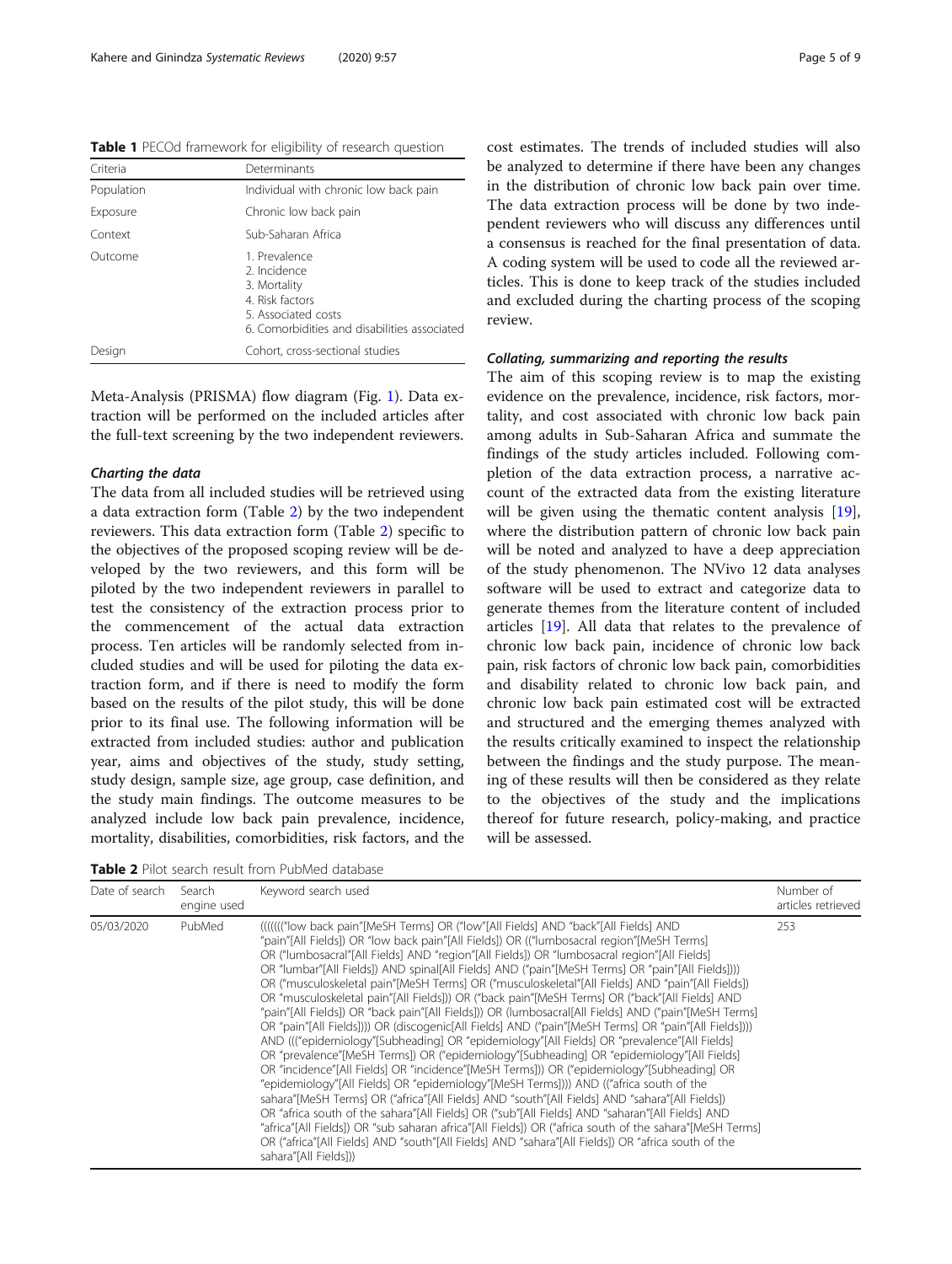### <span id="page-5-0"></span>Table 3 Data extraction form

| Study details               |
|-----------------------------|
| Author and publication year |
| Study aims and objectives   |
| Study setting               |
| Study design                |
| Sample size Male; Female    |
| Age group                   |
| Case definition             |
| Main findings               |
| Outcomes of interest        |

# Quality Appraisal Assessment

All included studies will be assessed for the risk of bias using three reliable quality assessment tools based on the design of the study. The methodological quality of included studies was assessed using a tool adopted from Hoy et al. which has been shown to be a valid tool to assess low back pain epidemiological studies (Table 4). It contained eight items which are sample frame, sample size estimates, randomization used, likelihood of nonresponse bias, validity of the study instruments, standardization of data collection, use of human body drawings, and if the data was collected directly from the subjects. A score weighting index of 0.2 was attributed to sample size representativeness, non-response bias probability, and randomization. This greater weighting was given to the characteristics that had a higher chance of causing bias in chronic low back pain epidemiological estimates. The remaining five items were rendered an index score weighting of 0.08, which enabled a total score of 1.0. The methodological quality of cost-ofillness studies will assess for the risk of bias using an analytical grid adopted from Costa's 2012 COI study (Table [5\)](#page-6-0) which contains the following main aspects of COI studies, clear definition of the illness, carefully described epidemiological sources, sufficiently disaggregated costs, description and assessment of activity data source, analytical description of cost values, proper valuation of unit costs, careful description of used methodology, discounted costs, testation of major assumptions, and the consistency of the study results presentation with the methodology of the study [[20](#page-8-0), [21\]](#page-8-0). Each item bears the same weight, and the final score will be the sum of all the eleven items. This will be done to make sure that the studies are of moderate to good quality and that the study design is appropriate for the study objectives and to eliminate the risk of bias.

# Discussion

The proposed scoping review seek to map existing evidence regarding the distribution (prevalence, incidence and mortality), risk factors, estimated costs associated to chronic low back pain among adults SSA in order to highlight the research gaps in this area. This scoping review will include cohort studies, cross-section studies, and cost of illness studies designs conducted among adults in Sub-Saharan Africa. The studies to be included should have been conducted in English and there will be no date restrictions. Intervention-based studies and randomized controlled clinical trials will be excluded from this review as the data will not be relevant and not be addressing the research question of the review.

This study will be the first study to map the evidence on the distribution of chronic low back pain in Sub-Saharan Africa with estimates on prevalence, incidence, mortality, risk factors, and associated cost. Low back pain is a common public health problem with a significant impact to the society and imposes a financial burden to both the HICs and the LMICs [[11](#page-7-0)]. Low back pain has been referred to as a healthcare enigma because the determinants thereof are unknown in most cases and its normal diagnosis of convenience is non-specific low back pain. According to the Global Burden of Disease 2010, low back pain is the sixth ranking burden among 291 diseases and the cause of more years lived with the disease  $[10, 22, 23]$  $[10, 22, 23]$  $[10, 22, 23]$  $[10, 22, 23]$  $[10, 22, 23]$  $[10, 22, 23]$ . Low back pain is the leading cause of disability and activity limitation, resulting in significant production losses at work and demands billions of dollars in medical care expenditure annually [[10\]](#page-7-0). It therefore imposes a significant economic burden on the national heath budgets, further constraining already fragile African health systems.

Mapping out the trends of chronic low back pain over time is essential to predict the future outcomes of the disease. This will help the primary healthcare workers,

Table 4 Methodological quality assessment tool for LBP epidemiological studies

|           | Score weight                                                                                  |                                         |                                                                                                    |                                                                         |                                                                                        |                                                                                                                                                 |                                         |                                           |                |
|-----------|-----------------------------------------------------------------------------------------------|-----------------------------------------|----------------------------------------------------------------------------------------------------|-------------------------------------------------------------------------|----------------------------------------------------------------------------------------|-------------------------------------------------------------------------------------------------------------------------------------------------|-----------------------------------------|-------------------------------------------|----------------|
| study 0.2 |                                                                                               | 0.08                                    | 0.2                                                                                                | 0.2                                                                     | 0.08                                                                                   | 0.08                                                                                                                                            | 0.08                                    | 0.08                                      |                |
|           | Was the<br>sampling frame<br>a true or close<br>representation<br>of the target<br>population | Was the<br>sample<br>size<br>estimated? | Was some form of<br>random selection<br>used to select<br>sample OR was a<br>census<br>undertaken? | Was the<br>likelihood<br>of non-<br>response<br><b>bias</b><br>minimal? | Were data<br>collected<br>directly from<br>the subjects<br>(as opposed to<br>a proxy)? | Had the study instrument<br>that measured the<br>parameter of interest (eq,<br>CLBP prevalence) been<br>tested for reliability and<br>validity? | Was data<br>collection<br>standardised? | Was a<br>human<br>body<br>drawing<br>used | Total<br>score |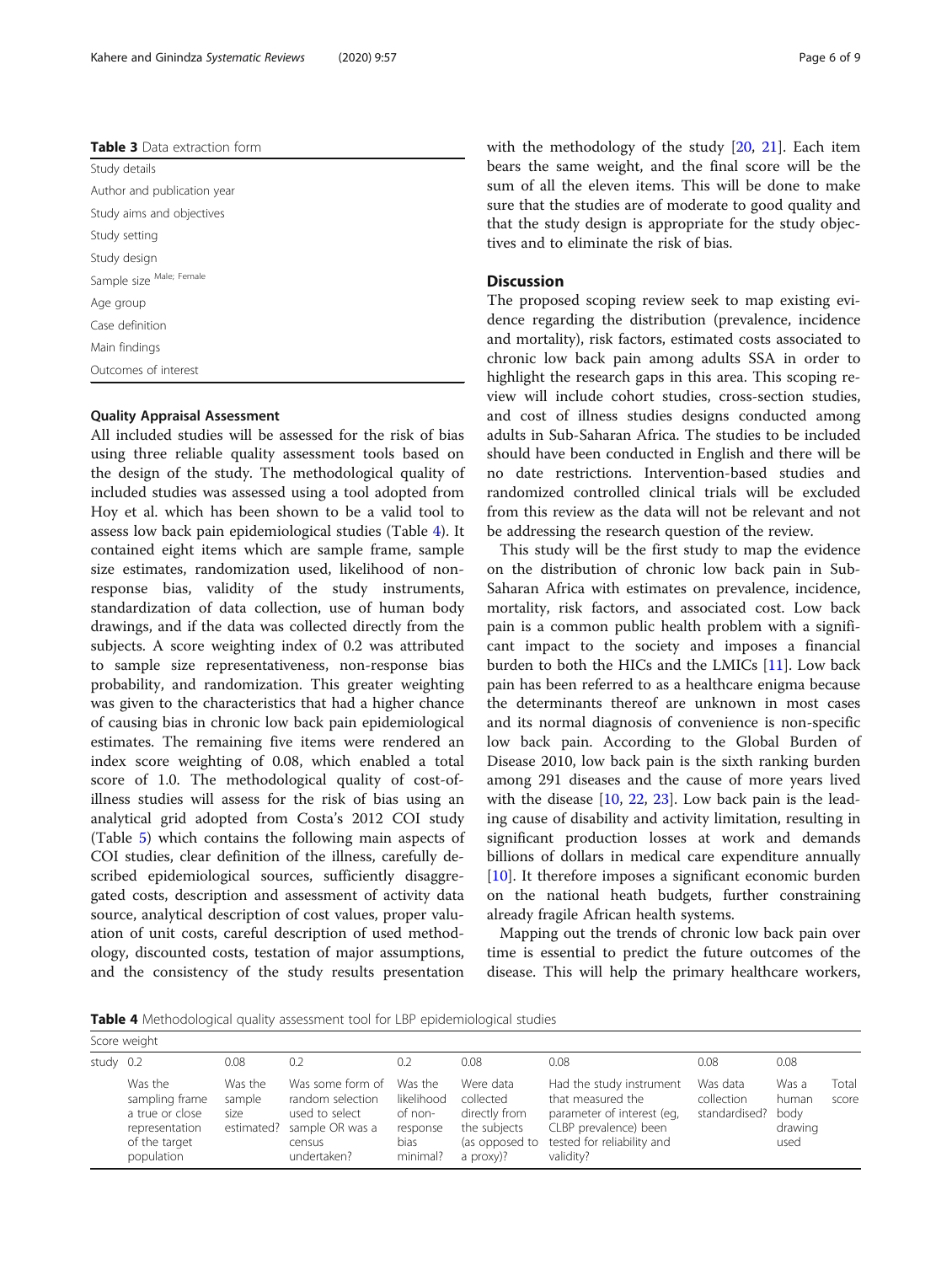| Ç<br>Í<br>j<br>j<br>;<br>;<br>١                               |
|---------------------------------------------------------------|
| i<br>l<br>ł<br>ı<br>i                                         |
| į<br>ţ<br>;<br>+<br>i<br>י<br>ו<br>;<br>;<br>;<br>j<br>١<br>١ |
| $\frac{1}{2}$<br>$\ddot{ }$<br>S<br>ί<br>ı                    |
| ¢<br>l<br>j<br>$\frac{1}{2}$<br>١<br>J<br>l<br>¢              |
| I                                                             |

|                   | .<br>.<br>.     |               |                         |                            |                                                         |                        |                                                           |            |                                                                      |                        |
|-------------------|-----------------|---------------|-------------------------|----------------------------|---------------------------------------------------------|------------------------|-----------------------------------------------------------|------------|----------------------------------------------------------------------|------------------------|
| itudy Was a clear | Nere            | lere the cost | Vere activity           | Vere activity              | Nere the                                                | lere unit              |                                                           | Vere costs |                                                                      | Vas the presentation   |
| definition        | pidemiologica   | ufficiently   | data sources            |                            | sources of cost<br>values<br>analytically<br>described? | costs                  | Were the<br>methods<br>adopted<br>carefully<br>explained? | liscounted | Were major<br>assumptions<br>tested in a<br>sensitivity<br>analysis? | tudy result consistent |
| of the            | purces careful. | isaggregater  | carefully<br>described? | appropriately<br>assessed? |                                                         | ppropriately<br>alued? |                                                           |            |                                                                      | vith the methodolog    |
| llness            | lescribed;      |               |                         |                            |                                                         |                        |                                                           |            |                                                                      | f the study            |
| iven?             |                 |               |                         |                            |                                                         |                        |                                                           |            |                                                                      |                        |

<span id="page-6-0"></span>Total score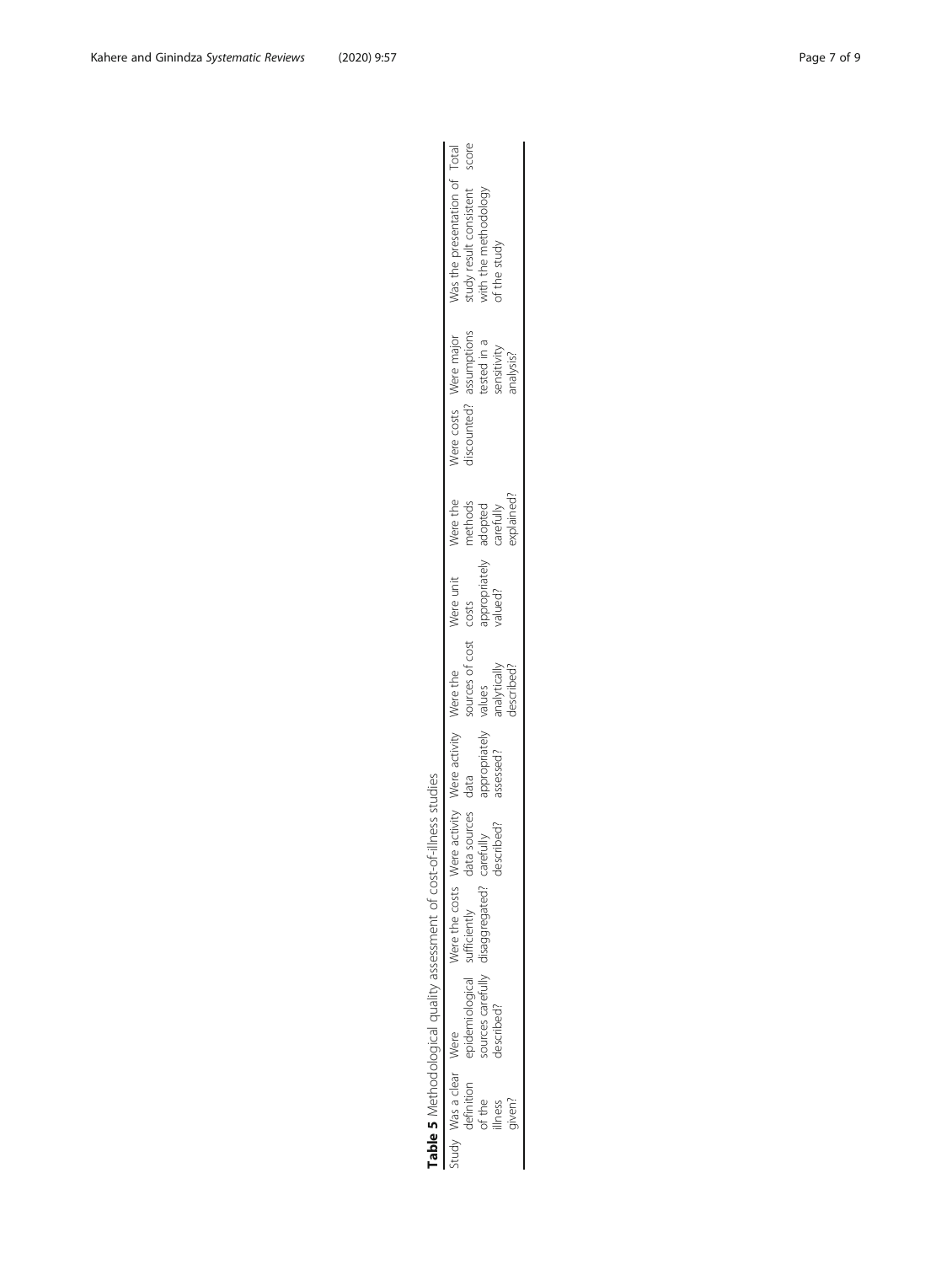<span id="page-7-0"></span>policy makers, and other stakeholders to take precautionary measures to prevent or minimize the predicted socio-economic burden. The economic forecast of low back pain will help to ensure an efficient healthcare resource allocation, influence cost-benefit, and/or costeffectiveness analyses studies. Knowing that the mortality trends of low back pain is of paramount importance to healthcare providers. This will serve as a wake-up call for the implementation of programs such as exercise programs for the frail constitution and dietary recommendations, and clinical trials to come up with cost effective interventions.

Epidemiological estimates are essential; knowing which population group is more vulnerable will assist in the design of interventions specific to that population group, for example chronic low back pain is more prevalent among adults of the working class particularly those with a sedentary lifestyle. Health is a human right; therefore, it should be implemented that all employers of sedentary employees are obliged to supply ergonomic chairs for their employees and have gym allowances for exercise programs. All work places should be assessed at regular intervals by safety and health professionals to ensure that all necessary low back pain preventative measures are implemented. By identifying the risk factors of low back pain, this will help primary healthcare providers to implement prevention programs and copying strategies to alleviate the impact of the disease to the society. Mapping out the existing evidence on the prevalence, incidence, mortality, disability, risk factors, and the socio-economic burden of chronic low back pain in SSA will provide evidence-based knowledge gaps, inform future research, and enrich the study findings.

# Conclusion

The proposed scoping review is anticipated to give a reflection on the distribution of chronic low back pain among adults in the SSA region with estimates on prevalence, incidence, mortality with the identification of risk factors, and the associated economic burden. Therefore, the evidence synthesized from this study will help researchers, decision makers, and other stakeholders to inform policy and ensure an efficient allocation of healthcare resources, improving the healthcare system performance and thus improving treatment and reduce mortality associated.

### Supplementary information

Supplementary information accompanies this paper at [https://doi.org/10.](https://doi.org/10.1186/s13643-020-01321-w) [1186/s13643-020-01321-w](https://doi.org/10.1186/s13643-020-01321-w).

Additional file 1. PRISMA-ScR Checklist (16).

#### Abbreviations

SSA: Sub-Saharan Africa; CLBP: Chronic low back pain; KZN: KwaZulu-Natal; HICs: High-income countries; LMICs: Low-middle-income countries;

MMQAT: Mixed Methods Quality Appraisal Test; PECOd: Population Exposure Context Outcome design framework; AIDS: Acquired immunodeficiency syndrome; HIV: Human immunodeficiency virus; TB: Tuberculosis

#### Acknowledgements

The authors would like to thank the University of KwaZulu-Natal (UKZN) for the provision of resources towards this review and the UKZN Systematic Review Unit for the training and technical support.

#### Timeline

We will not proceed with conduct of the review until the final peer-review comments are received, and protocol accepted for publication

#### Authors' contributions

MK conceptualized the study under the supervision of TG and designed the data collection methods. MK and TG contributed to writing the first draft of the manuscript. All authors critically reviewed and approved of the final manuscript.

### Funding

Not applicable

#### Availability of data and materials

All data generated or analyzed during this study will be included in the published systematic review article.

#### Ethics approval and consent to participate Not applicable

#### Consent for publication

Not applicable

### Competing interests

The authors declare that they have no competing interests.

## Received: 20 June 2019 Accepted: 6 March 2020 Published online: 17 March 2020

### References

- 1. Hoy D, Brooks P, Blyth F, Buchbinder R. The epidemiology of low back pain. Best Pract Res Clin Rheumatol. 2010;24(6):769–81.
- 2. Morris LD, Daniels KJ, Ganguli B, Louw QA. An update on the prevalence of low back pain in Africa: a systematic review and meta-analyses. BMC Musculoskelet Disord. 2018;19(1):196.
- 3. Majid K, Truumees E, editors. Epidemiology and natural history of low back pain. Seminars in Spine Surgery: Elsevier; 2008.
- 4. Fatoye F, Gebrye T, Odeyemi I. Real-world incidence and prevalence of low back pain using routinely collected data. Rheumatol Int. 2019;39(4):619–26.
- 5. Hartvigsen J, Hancock MJ, Kongsted A, Louw Q, Ferreira ML, Genevay S, et al. What low back pain is and why we need to pay attention. Lancet. 2018;391(10137):2356–67.
- 6. Doualla M, Aminde J, Aminde LN, Lekpa FK, Kwedi FM, Yenshu EV, et al. Factors influencing disability in patients with chronic low back pain attending a tertiary hospital in sub-Saharan Africa. BMC Musculoskel Disord. 2019;20(1):25.
- 7. Henchoz Y, So AK-L. Exercise and nonspecific low back pain: a literature review. Jt Bone Spine. 2008;75(5):533–9.
- 8. Mbada CE, Ayanniyi O, Ogunlade SO, Orimolade EA, Oladiran AB, Ogundele AO. Influence of Mckenzie protocol and two modes of endurance exercises on health-related quality of life of patients with long-term mechanical lowback pain. Pan Afr Med J. 2014;17(Suppl 1).
- Lin C-WC, Li Q, Williams CM, Maher CG, Day RO, Hancock MJ, et al. The economic burden of guideline-recommended first line care for acute low back pain. Eur Spine J. 2018;27(1):109–16.
- 10. Hoy DG, Smith E, Cross M, Sanchez-Riera L, Blyth FM, Buchbinder R, et al. Reflecting on the global burden of musculoskeletal conditions: lessons learnt from the global burden of disease 2010 study and the next steps forward. Ann Rheum Dis. 2015;74(1):4–7.
- 11. Gore M, Sadosky A, Stacey BR, Tai K-S, Leslie D. The burden of chronic low back pain: clinical comorbidities, treatment patterns, and health care costs in usual care settings. Spine. 2012;37(11):E668–E77.